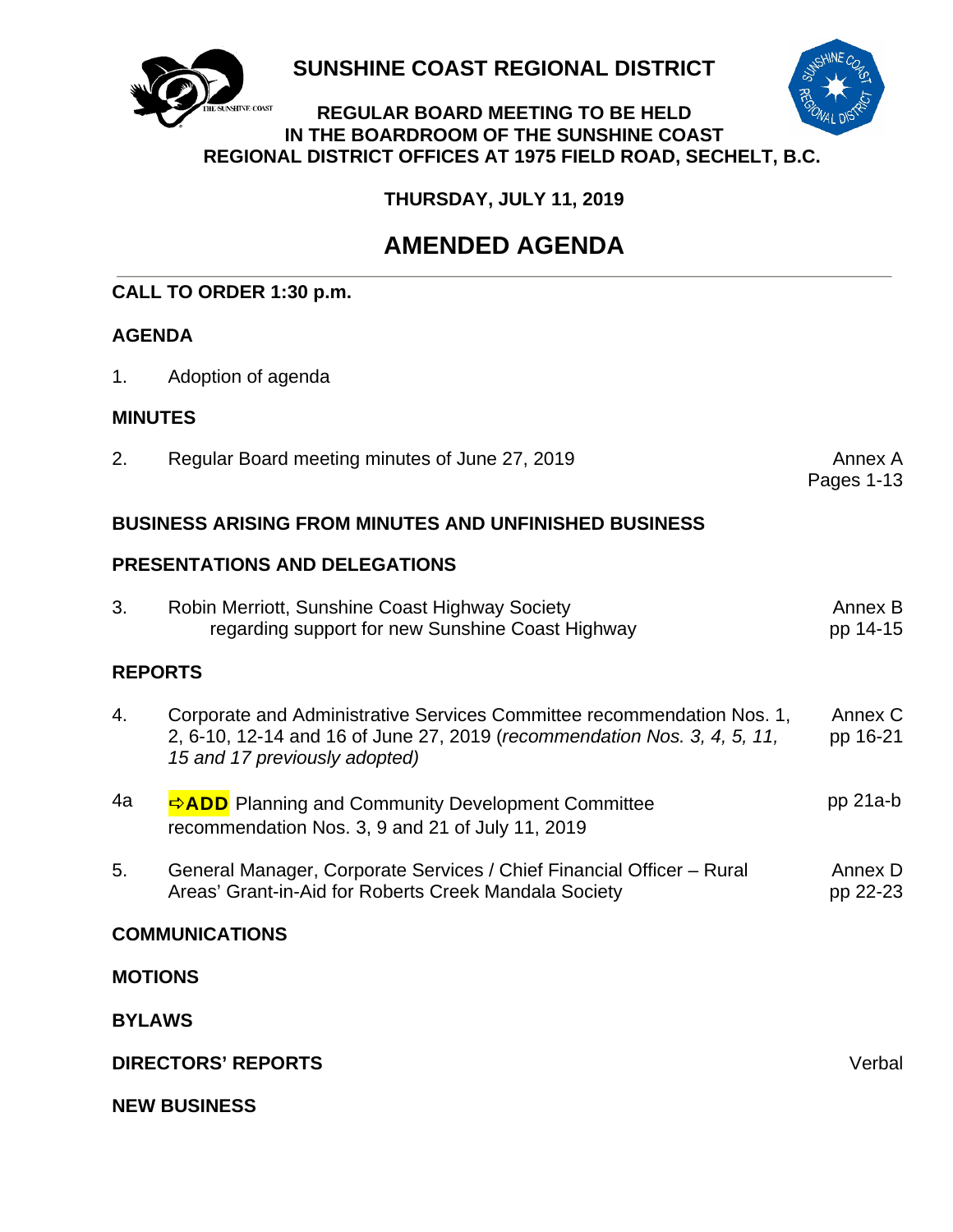### **IN CAMERA**

 THAT the public be excluded from attendance at the meeting in accordance with Section 90 (1) (a), (c), (e), (i), and (k) of the *Community Charter* – "personal information about an identifiable individual…", "labour relations or other employee relations", "the acquisition, disposition or expropriation of land or improvements…", "the receipt of advice that is subject to solicitor-client privilege…", and "negotiations and related discussions respecting the proposed provision of a municipal service…".

### **ADJOURNMENT**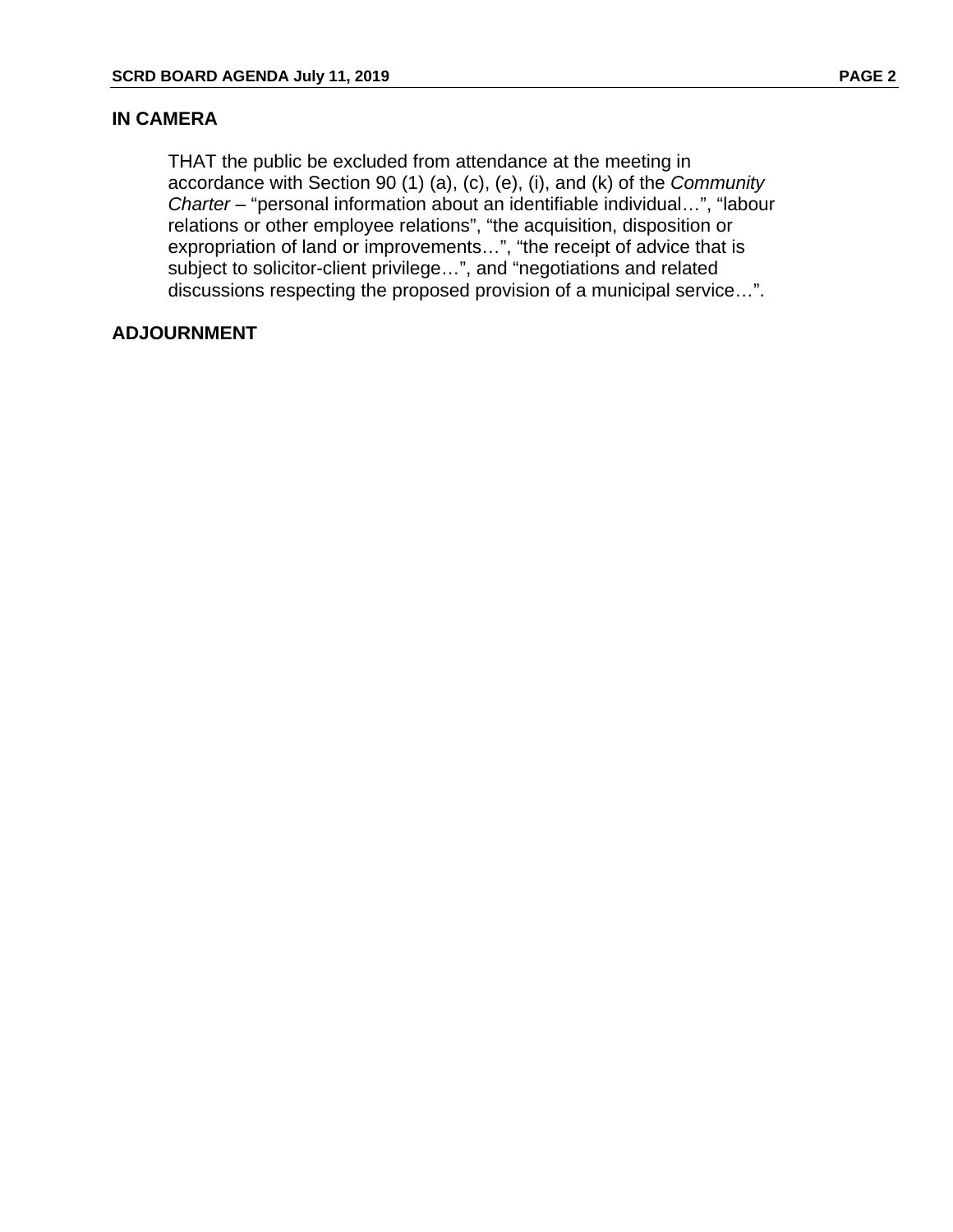### **Recommendation No. 3** *ALC Application 58605 (Morgan)*

The Planning and Community Development Committee recommended that the report titled Application for Land Exclusion from and Inclusion into the Agricultural Land Reserve for Morgan Property (ALC Application 58605) be received;

AND THAT ALC Application 58605 be returned to the applicant with a request to provide more information with respects to:

- Verify the location and size of the portion of land within the subject parcel as proposed to be excluded from the ALR by the applicant;
- Size of the buildings on the subject parcel;
- Current agricultural uses on the subject parcel;
- Any other information requested in the application to the Agricultural Land Commission;

AND FURTHER THAT the recommendation be forwarded to the Regular Board Meeting of July 11, 2019.

### **Recommendation No. 9** *Provincial Referral CRN00085 for Log Handling, Storage and Floating Work Camp (Tsain-Ko / Capacity Forest Management)*

The Planning and Community Development Committee recommended that the report titled Provincial Referral CRN00085 for Log Handling, Storage and Floating Work Camp (Tsain-Ko / Capacity Forest Management) – Electoral Area A be received;

AND THAT the following comments be forwarded to the Ministry of Forests, Lands, Natural Resource Operations and Rural Development:

Subject to the following conditions, the Sunshine Coast Regional District has no objection to the proposed log handing facility located at Killam Bay, Provincial Referral Number 2412201:

a. SCRD will require a building permit and/or a development variance permit if any structures are to be constructed to access the facility.

b. An environmental monitoring plan should be implemented during the construction and operation of the site.

c. Include potential navigational concerns resulting from escaped logs or related wood debris and the collection of any lost wood debris in the project management plan.

d. Include measures to protect recreational and visual values in the project management plan.

e. Ensure that *shíshálh* Nation's comments are addressed and that any work undertaken complies with the *Heritage Conservation Act*.